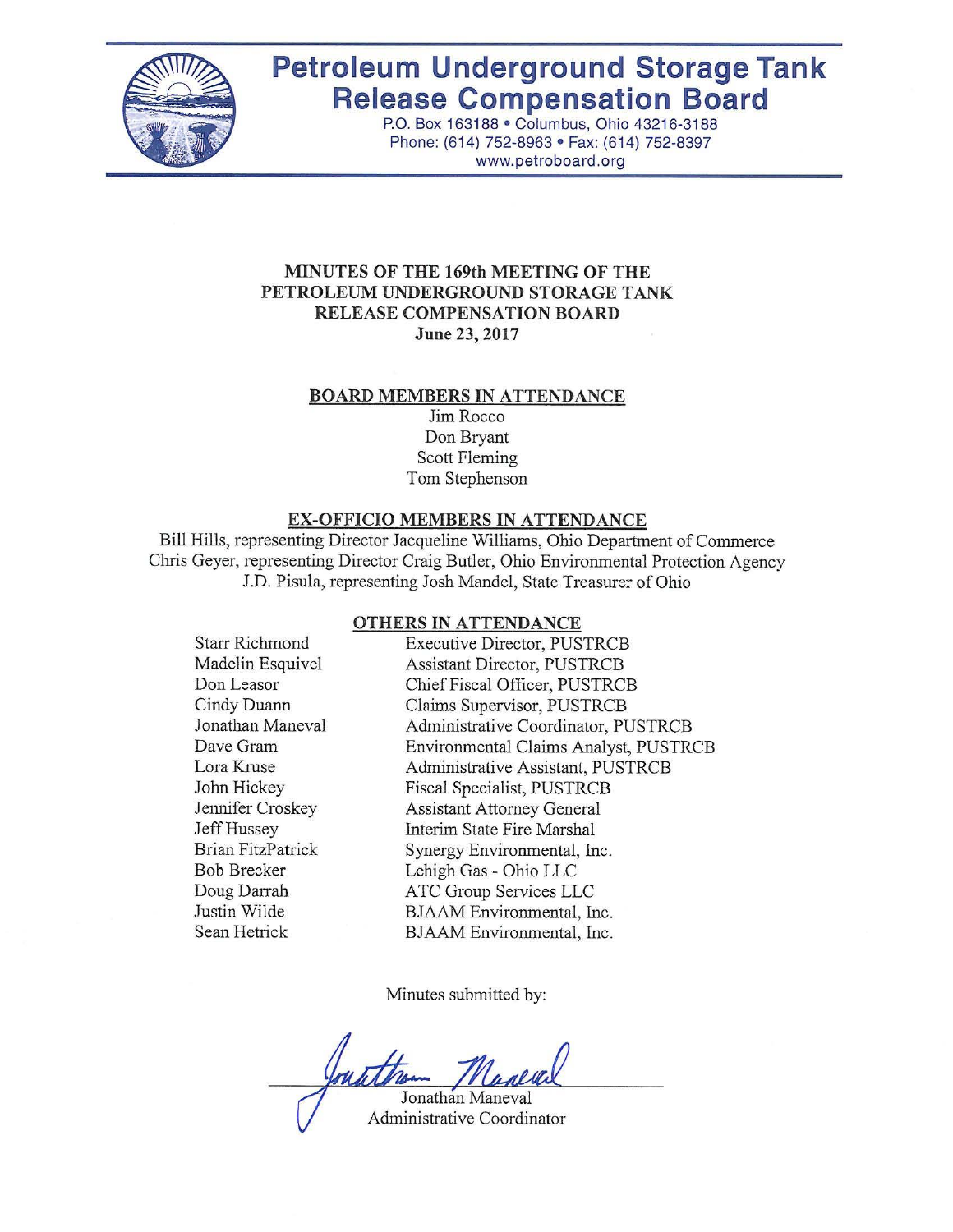#### **Call to Order:**

Chairman Rocco convened the one hundred sixty-ninth meeting of the Petroleum Underground Storage Tank Release Compensation Board on Friday, June 23, 2017.

The following members were in attendance: Jim Rocco; Don Bryant; Scott Fleming; Tom Stephenson; Bill Hills, representing Director Jacqueline Williams, Ohio Department of Commerce; Chris Geyer, representing Director Craig Butler, Ohio Environmental Protection Agency; and J.D. Pisula, representing Josh Mandel, State Treasurer of Ohio.

The following members were not in attendance: Mayor Ron Falconi and John Hull.

Chairman Rocco welcomed Jeff Hussey, who was recently appointed to serve as the Interim State Fire Marshal. Mr. Hussey briefly introduced himself and noted that the Ohio Fire Code is being updated to incorporate provisions of the 2015 International Fire Code. He said the proposed draft of the code was recently released and is available on the Fire Marshal's website. He encouraged any comments concerning the draft code to be submitted for consideration.

## **Minutes:**

Chairman Rocco asked if there were any comments or questions regarding the minutes from the March 15, 2017 Board meeting and there were none. Mr. Geyer moved to approve the minutes. Mr. Hills seconded. A vote was taken and all members voted in the affirmative. The minutes were approved as presented.

#### **Suspended Claim Review:**

Chairman Rocco introduced Brian FitzPatrick, an employee of Synergy Environmental, and explained that Mr. FitzPatrick had asked to speak to the Board concerning its decision to suspend the review and settlement of claim reimbursement applications. Chairman Rocco briefly reminded members that any discussion of the matter would need to be held in executive session, and noted the topic would be included in the executive session portion of the Board's September meeting. He then called upon Mr. FitzPatrick to address the Board.

Mr. FitzPatrick introduced Bob Brecker, an employee with Dunne Manning Inc. (Dunne Manning), and thanked the Chairman for allowing them to speak before the Board to convey their concerns of the financial impact the suspension of claim reimbursement is having on their businesses. Mr. FitzPatrick explained that in 2009 Dunne Manning, formerly Lehigh Gas – Ohio, LLC, acquired a number of properties from BP, and as part of the sale contract, Dunne Manning assumed responsibility for the cleanup of certain properties that had been contaminated by petroleum release incidents. He explained that Synergy Environmental, as Dunne Manning's consultant, has been performing the corrective action work required by BUSTR, and obtained pre-approval from the Board for the corrective action costs prior to performing the work. He said currently, there is about \$300,000 of claimed costs that have not been reimbursed, and after speaking with the Board's Executive Director, Starr Richmond, they learned that these claims are not being processed as a result of litigation involving the Board and BP. He stated that he was not familiar with that litigation, and wanted to assure the Board members that Synergy Environmental, Dunne Manning, and its predecessor Lehigh Gas – Ohio are not BP or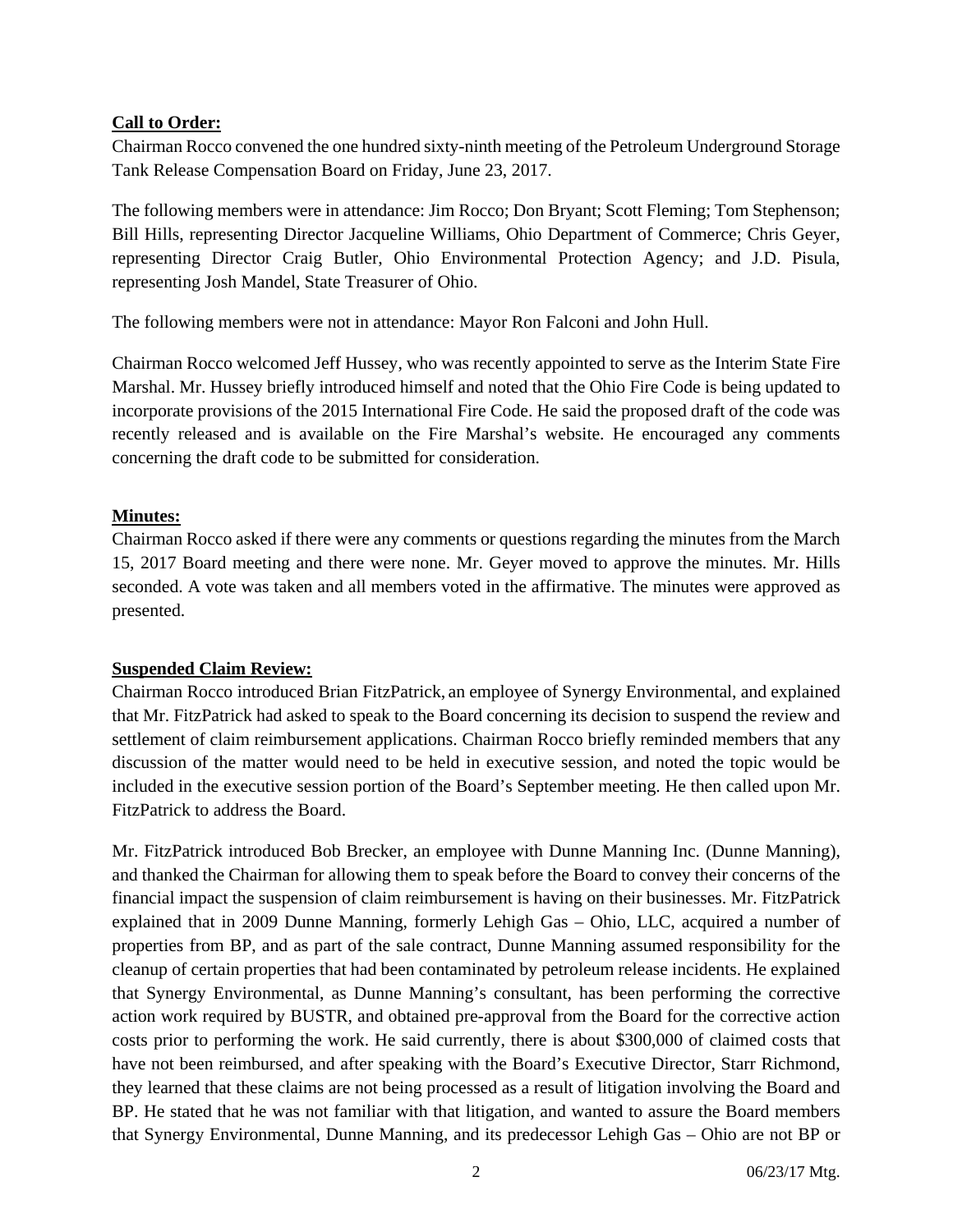affiliated with BP in any way. He said they are curious to know when the claims will be processed, especially given consideration that the costs for the work had already been preapproved.

Chairman Rocco said the Board has considered the issues surrounding its decision, and understands the implications of withholding the payment of the claims. He said although the claims are not currently being processed, they will be addressed at some point in time pending the outcome of the litigation.

Mr. Brecker offered to provide sale documentation showing the responsibility for performing the corrective action work was contractually transferred from BP to Dunne Manning. Executive Director Starr Richmond said having that information would be helpful. Mr. Hills requested copies of the documents to be provided to him, and asked for it to also be given to the Assistant Attorney General and Special Counsel.

Mr. Brecker reiterated that his company was not made aware of the BP litigation, and emphasized from a businessman's standpoint, they need the money to be reimbursed. Mr. Geyer noted that based on the email correspondence provided to the members, it appeared that some of the claims were four years old. Mr. FitzPatrick confirmed that some claim applications had been submitted about four years ago, and noted that any invoices and documentation should be in the Board's possession. Mr. Geyer asked how many Dunne Manning sites were affected, and Mr. FitzPatrick explained that claims for seven or eight locations had not been reimbursed.

Mr. Geyer stated that he appreciated Mr. FitzPatrick and Mr. Brecker taking the time to appear before the Board, and said he believed it was important for the Board to see and hear from individuals that have been affected by the decision to suspend the processing of claims. Chairman Rocco also thanked them for presenting their concerns, and asked the Board's Assistant Attorney General, Jennifer Croskey, to review the contractual information provided. He reiterated that the issue would be revisited at the Board's September meeting.

#### **BUSTR Report:**

Chairman Rocco called upon Bill Hills, Bureau Chief, to present the Bureau of Underground Storage Tank Regulations (BUSTR) report. Mr. Hills noted that the report was dated June 14, 2017, and he would provide more current information.

Mr. Hills said the vendors had fully completed the third responsible party search program. The program was used to identify underground storage tank (UST) owners and operators responsible for the investigation and cleanup of petroleum releases at 184 locations.

Mr. Hills reported that 28 grants totaling over \$3.8 million had been awarded through the Abandoned Gas Station Cleanup Grant Program. The program is administered by the Ohio Development Services Agency, in partnership with the Ohio EPA and BUSTR, and has \$20 million available to local government entities to be used for the cleanup of abandoned gas station sites.

Mr. Hills said the administrative rule amendment package was filed with JCARR (Joint Committee on Agency Rule Review) on May 17, 2017. He noted that a public hearing was held at the Fire Marshal's Office on June 20, 2017, but no testimony or comments were made. He said the rule package is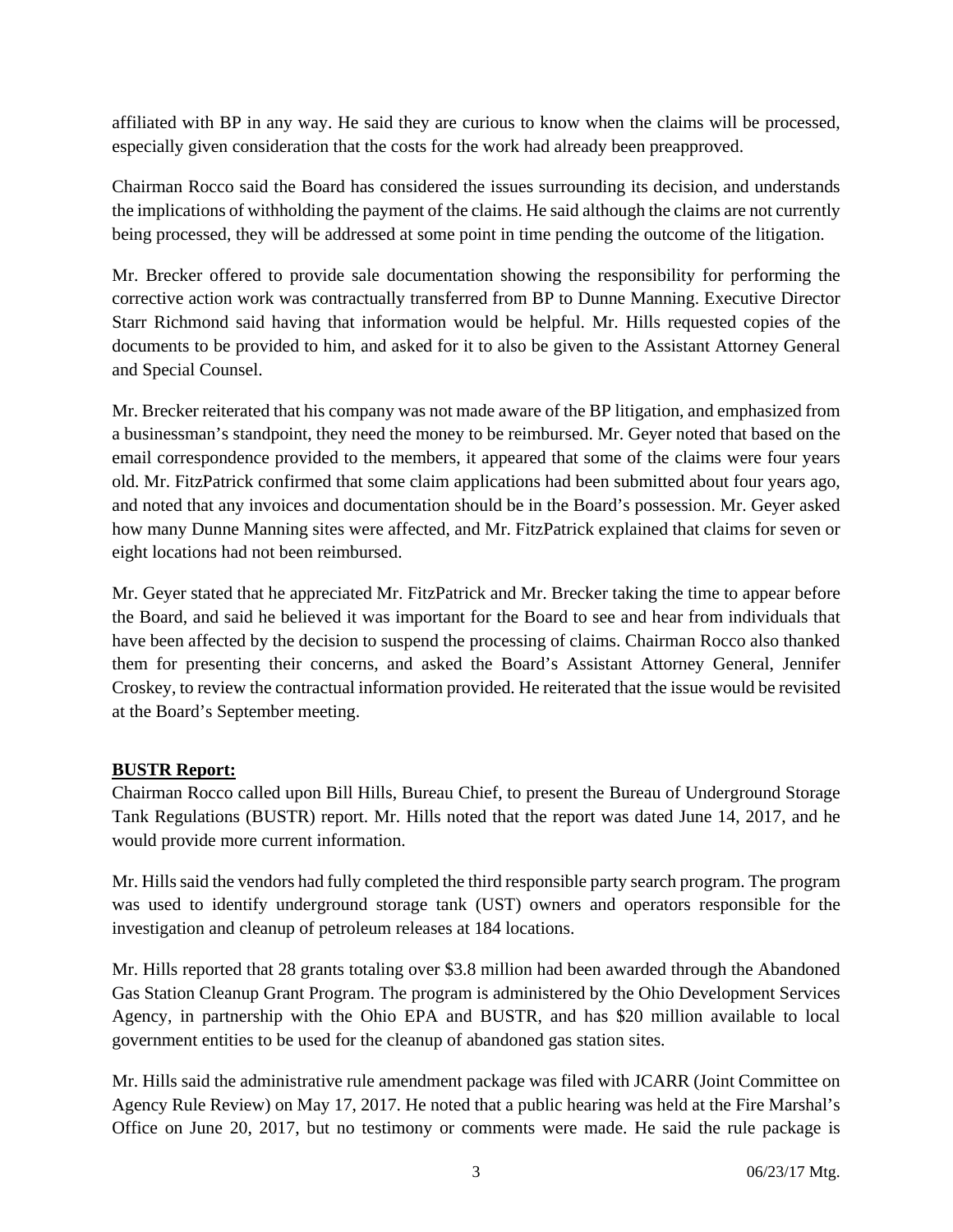scheduled to be on JCARR's July 17, 2017 meeting agenda. He added that he expects the rule package to be final filed at the end of July or the beginning of August after the rules leave JCARR's jurisdiction. He thanked everyone that participated in the rule-making process.

Mr. Hills reported for the week ending June 3, 2017, there were 25 new inspections performed for a total of 3,620 inspections for the three-year inspection cycle ending June 30, 2019. He said that 10 NFAs (no further actions) were generated during this same time period, for a total of 306 NFAs for the grant cycle ending September 30, 2017.

Mr. Hills said, as of June 3, 2017, there were 21,539 registered USTs (underground storage tanks) and there were 3,627 owners of 7,263 registered facilities.

Chairman Rocco asked if the U.S. EPA had offered any insight as to where federal budgetary changes might be headed and how they might affect the BUSTR program. Mr. Hills responded saying that BUSTR's staff is closely monitoring the situation, but nothing definite has been shared at this time. He said the last indication from the U.S. EPA Region 5 Office in Chicago was that the funding dollars for fiscal year 2018, which begins on October 1, 2017, were in place, and any federal funding cuts would likely affect the 2019 fiscal year. He added that it appears the cuts may come to the grant program that covers the field inspector and release prevention section of BUSTR rather than to the leaking underground storage tank grant which funds the corrective action side of the program.

Mr. Fleming asked whether a tank registration fee increase or an added fuel tax was being considered as a funding source in the event there is a loss of federal funding. Mr. Hills said contingency plans are being discussed to address the potential impact of funding reduction. He noted that there has been no UST registration fee increase since 1999, and an increase may be justified if funding becomes a problem. He said regardless of how the funding falls, he does not anticipate the compliance inspections to stop.

# **Financial Reports:**

Chairman Rocco called upon Don Leasor, Chief Fiscal Officer, to present the financial reports.

# *February, March and April Financials*

Mr. Leasor said the February, March and April financials were emailed to each member. He asked if there were any questions or concerns regarding these reports and there were none. He said since fiscal year 2017 annualized revenues and expenses would be discussed as part of the operating budget, he would not review the monthly financial reports.

# *Operating Budget*

Mr. Leasor said the proposed operating budget behind Tab 4 represents the approved budget and actual annualized expenditures for fiscal year 2017 and also presents the recommended budget for fiscal year 2018.

Mr. Leasor reported tank revenue for fiscal year 2017 was budgeted at \$9.4 million, and actual revenues were \$370,000 above the budgeted amount. He explained that the budget was built with the expectation that fees would be received for 20,200 USTs. However, fees were received for about 20,450 USTs. He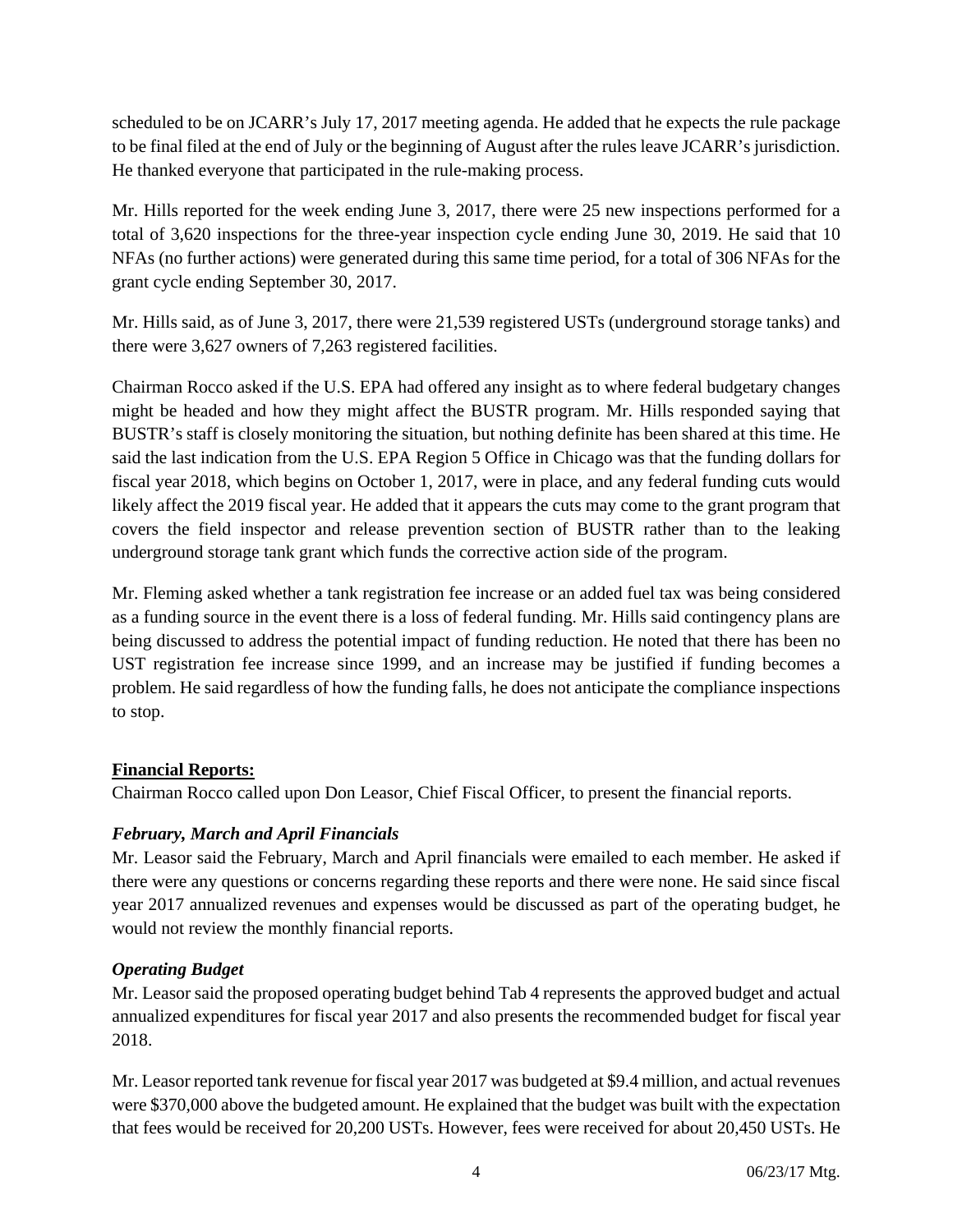added that about \$425,000 in prior years' fees was paid during the year, and normally this is partially offset by refunds paid. However, there was a significant reduction in the number of refunds paid as a result of a staff vacancy and new personnel. He recommended tank revenue for fiscal year 2018 be budgeted at \$9.5 million. He said this estimate was built on the assumption that fees will be received for 20,350 tanks, and 26% of these USTs will be assured at the reduced deductible. He noted that fees were invoiced for 20,934 USTs, and historical data indicates fees for 97% of the tanks will be paid during the fiscal year.

Mr. Leasor said property transfer fees are projected to be \$80,000 for fiscal year 2018. He said a portion of the transfer fees were assessed during the current fiscal year, but are anticipated to be collected in fiscal year 2018. He stated collection of prior years' fees, less anticipated fee refunds, are projected to be \$200,000 in fiscal year 2018.

Mr. Leasor stated interest income is \$59,000 above the budgeted amount for fiscal year 2017 due to the interest rate for STAR Ohio being higher than anticipated. He explained that the estimate was built using a STAR Ohio interest rate of 0.5%, but the interest rate had improved and was 1.0% at the end of May. He said the projected interest income for fiscal year 2018 is \$370,000. He said this anticipated interest income is based on a STAR Ohio interest rate of 1.2% which will generate approximately \$205,000 plus anticipated interest of \$165,000 earned on the \$14 million invested in U.S. Treasuries and U.S. Agency Callable Bonds. Mr. Pisula commented that he expects the STAR Ohio interest rate to increase to 1.3% in the next month. He added that if there is another federal interest rate hike, the Board's investment portfolio should be reviewed to determine whether the strategy to reinvest the U.S. Treasuries and U.S. Agency Callable Bonds in like securities upon maturity makes sense, or whether some of the money should be moved back into the STAR Ohio account.

Mr. Leasor reported miscellaneous income received from requests for copies of records, and cash rebates for fiscal year 2017 was \$260. He recommended that miscellaneous income be budgeted at \$1,000 for fiscal year 2018.

Mr. Leasor pointed out that actual total income was \$428,000 above the \$9.6 million amount budgeted for fiscal year 2017.

Mr. Leasor said the claims expense is anticipated to be \$7.5 million for fiscal year 2017. He said in comparison the average claims expense for the past five years was \$7.2 million. He stated the proposed budget for the fiscal year 2018 claims expense is \$9 million.

Mr. Leasor said the salary line item expense was \$185,000 below the amount budgeted for fiscal year 2017. He said this was due to two positions being vacant for the entire year, and another two positions being vacant for a portion of the year. He recommended the fiscal year 2018 budget for salaries be set at \$1.4 million. He said this amount reflects filling the vacant positions, providing for a 2.5% pay increase for the staff and potential pay increases resulting from a compression study to be conducted in conjunction with the Department of Administrative Services' Human Resources Office.

Mr. Leasor reported that actual temporary services expenses were above the budgeted amount by about \$4,900, and he recommended the 2018 budget for temporary services be \$46,500. He said two temporary employees will continue to be used to fill staff vacancies. He said additional funding has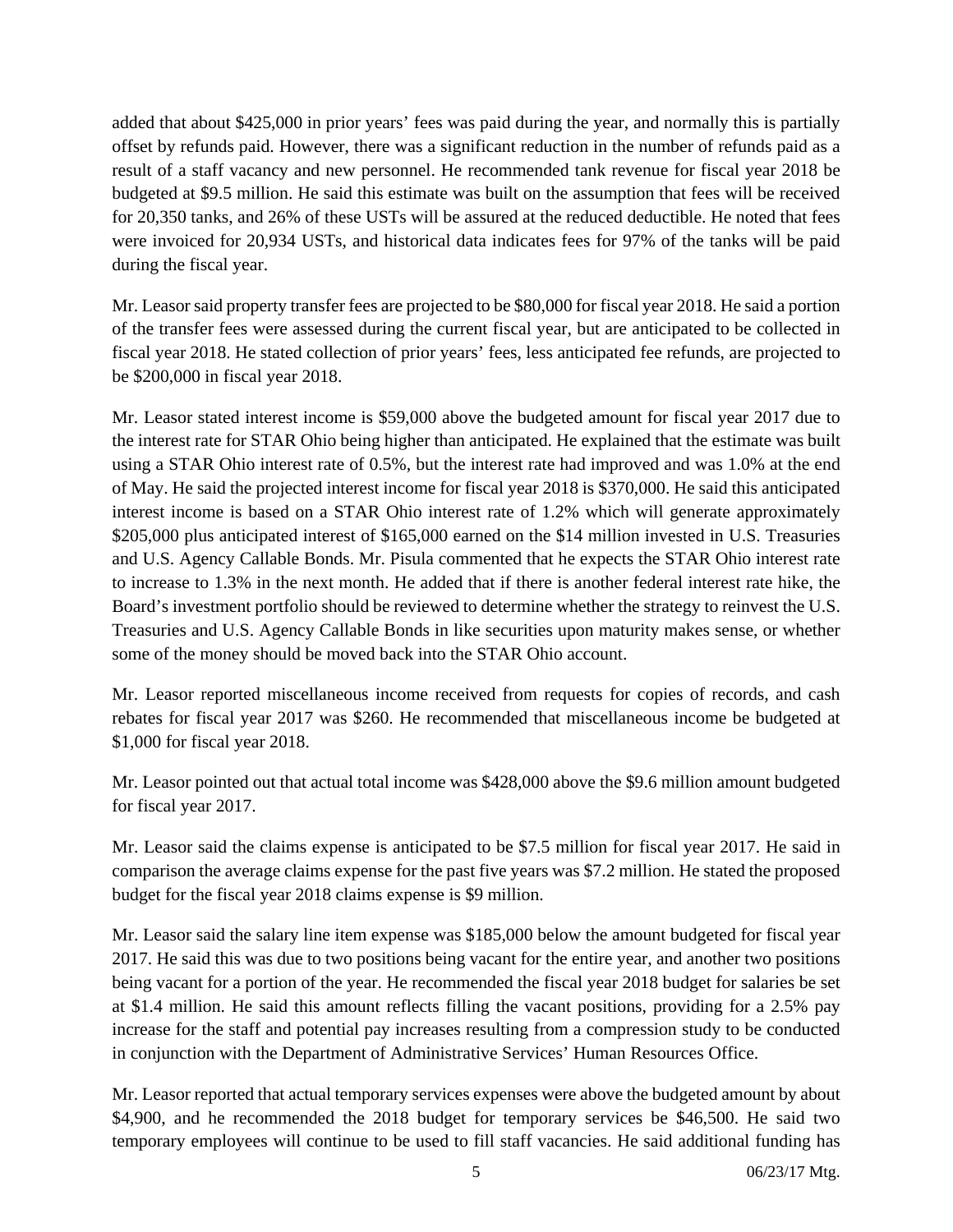been included for the use of temporary employees for special projects and to assist staff during the annual fee statement mailing.

Mr. Leasor said the actual rent expense for fiscal year 2017 is \$134,500. He said this includes the rent for the Board's current office space plus a security deposit to be paid for the Board's new office space. He said it is anticipated the Board's office will relocate to the new location in September 2017. The anticipated rent expense for fiscal year 2018 is \$144,000. Chairman Rocco asked whether the rent expense covers both the relocation costs as well as the rent. Mr. Leasor explained that the estimate is only for the cost of rent and that relocation costs would be expensed as a legal and professional cost.

Mr. Leasor reported that actual expenses for office supplies were about \$2,800 below the budgeted amount. He noted that monitor and software purchases were less than anticipated. He said the amount requested for fiscal year 2018 is \$20,000. He explained that this amount includes monies for any standard office supplies, offsite storage, and any pre-packaged software with a cost of under \$500.

Mr. Leasor reported that printing and copying expenses for fiscal year 2017 were \$6,900 below the budgeted amount. He said the recommended budget for fiscal year 2018 remains at \$15,000.

Mr. Leasor said there were no expenses for advertising and staff development for fiscal year 2017 and pointed out that no advertising and staff development expenses are included in the budget for fiscal year 2018. He said in the past, advertising costs were incurred when job openings were published in newspapers. He explained that the state's Ohio Hiring Management System publishes job postings to www.careers.ohio.gov which links to other job search engines. Therefore additional advertising is no longer necessary. He said the staff is offered a variety of instructor-led training and e-learning courses through the Department of Administrative Services' Learning and Professional Development program and there is no cost for staff to participate in any of the courses.

Mr. Leasor said legal and professional actual expenses were below the budgeted amount by \$57,900. He said this was primarily due to costs for the collection of delinquent accounts being lower than anticipated. In addition, costs were not incurred for other professional services in fiscal year 2017. He said the amount requested for legal and professional expenses for fiscal year 2018 is \$230,000. He explained that this expense includes the cost for the services of the Assistant Attorney General, a hearing officer, the annual audit, Attorney General and Special Counsel fees related to the collection of delinquent accounts, database maintenance services, moving expenses and other miscellaneous and professional services. Chairman Rocco asked how much was budgeted for moving expenses. Mr. Leasor said moving costs were estimated to be \$17,200. Chairman Rocco asked, considering the variance of about \$58,000 for fiscal year 2017, what additional professional expenses are anticipated for fiscal year 2018. Mr. Leasor explained that costs for the collection of delinquent accounts have fluctuated from year to year, and he recommended keeping the legal and professional budget the same in the event those costs unpredictably increase in fiscal year 2018.

Mr. Leasor reported that traveling expenses were \$3,600 below the budgeted amount. He said \$5,000 was budgeted for travel costs anticipated for the ongoing subrogation litigation. However, the actual costs were only \$1,500. Additionally the travel reimbursement for Board members was slightly less than the estimate. He said the recommended budget for travel expenses for fiscal year 2018 is \$6,000.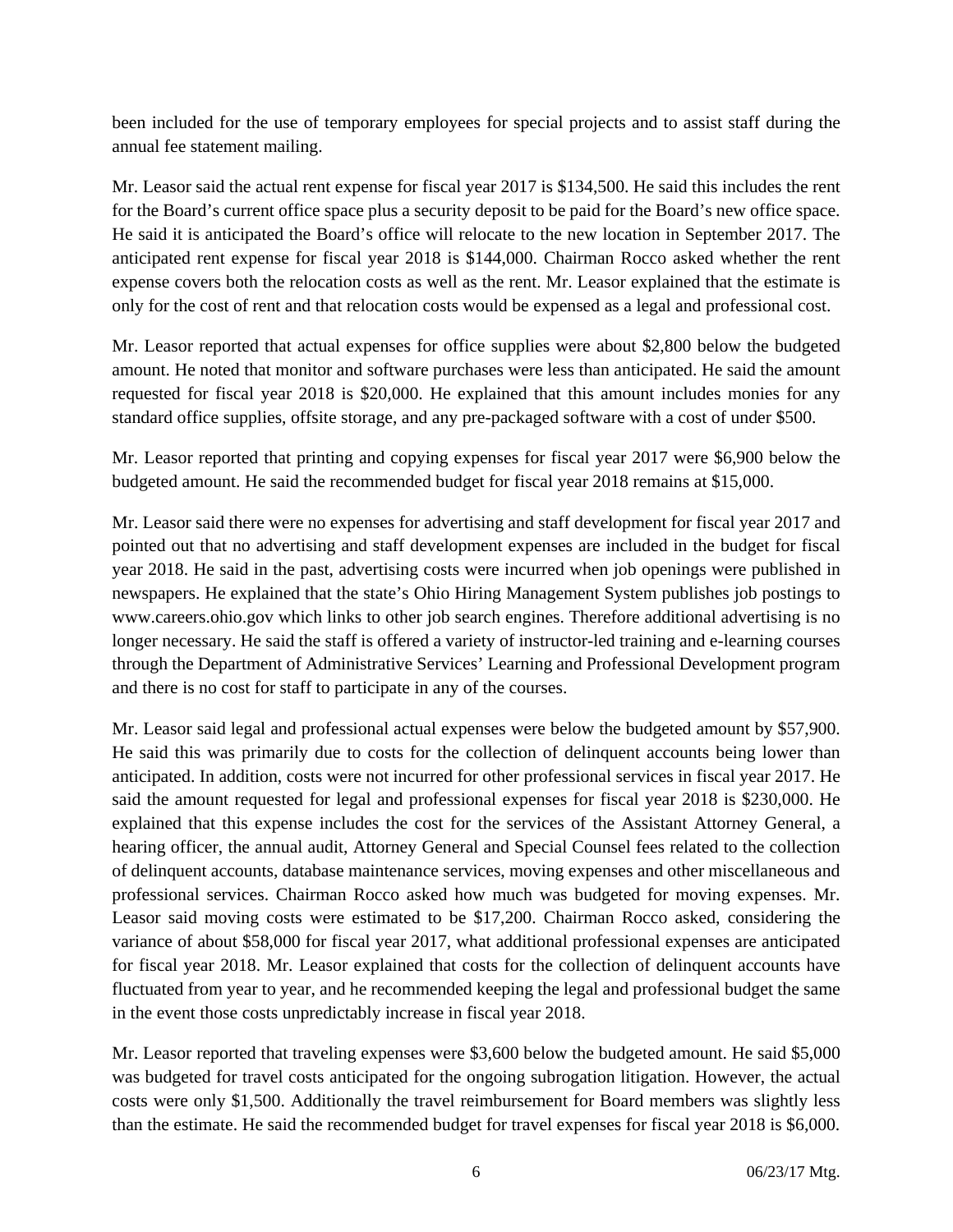Mr. Leasor stated that employee expenses were \$2,000 below the budgeted amount. He explained that this expense is for employee parking and said the recommended employee expense for fiscal year 2018 is \$4,700. He noted that parking costs are only anticipated for two months as there will be no cost for parking at the new office location.

Mr. Leasor said telephone expenses were \$1,400 below the budgeted amount. He said the budget was built with the assumption of an increase to the cost for the data connection and the voice over internet protocol (VoIP) phone system that were not incurred. He said the anticipated telephone expenses for fiscal year 2018 are \$17,100. He noted that this expense includes web access, website hosting, spam/virus filtering and the VoIP phone system. He explained that the budget increase was necessary to cover the costs to install hardware and wiring at the new office location.

Mr. Leasor reported that postage expenses were \$5,300 below the budgeted amount, and the recommended budget for postage expenses for fiscal year 2018 is \$30,000.

Mr. Leasor said the depreciation expense was below the budgeted amount by \$700, and the anticipated depreciation expense for fiscal year 2018 is \$21,100. He said the significant increase in the amount budgeted for depreciation expense is due to the anticipated purchase of furniture and equipment in the upcoming fiscal year.

Mr. Leasor pointed out that overall operating expenses were about \$255,900 below the amount budgeted for fiscal year 2017. He stated the recommended fiscal year 2018 operating expense budget total is \$1,968,000. He noted this is a \$131,600 increase from the 2017 operating expense budget. Chairman Rocco pointed out that the increase for salaries accounts for a majority of the proposed budget increase and about \$30,000 of the budget is for costs to relocate the office.

Chairman Rocco asked if there were any comments or questions regarding the proposed operating budget and there were none. He then requested a motion to approve the operating budget as proposed. Mr. Stephenson so moved. Mr. Geyer seconded. A vote was taken and all members voted in favor. The motion passed.

# *Capital Budget*

Chairman Rocco called upon Mr. Leasor to present the proposed capital budget for fiscal year 2018.

Mr. Leasor said the proposed capital budget behind Tab 5 includes the fiscal year 2016 actual expenditures, the budgeted amounts and annualized expenditures for fiscal year 2017, and the recommended budget for fiscal year 2018.

Mr. Leasor said furniture and equipment was budgeted at \$40,000 for fiscal year 2017. He said in June of 2016 the Board initially approved \$5,000 for furniture and equipment, but an additional \$35,000 was approved by the Board at the March 2017 meeting in anticipation of the office relocation occurring in June 2017. He explained that since the move date was delayed, there were no expenditures for furniture and equipment in fiscal year 2017. He said the recommended furniture and equipment budget for fiscal year 2018 is \$45,000. He said this expense includes \$40,000 for office furniture needed at the new office space and provides \$5,000 for other equipment and furniture purchases, if needed.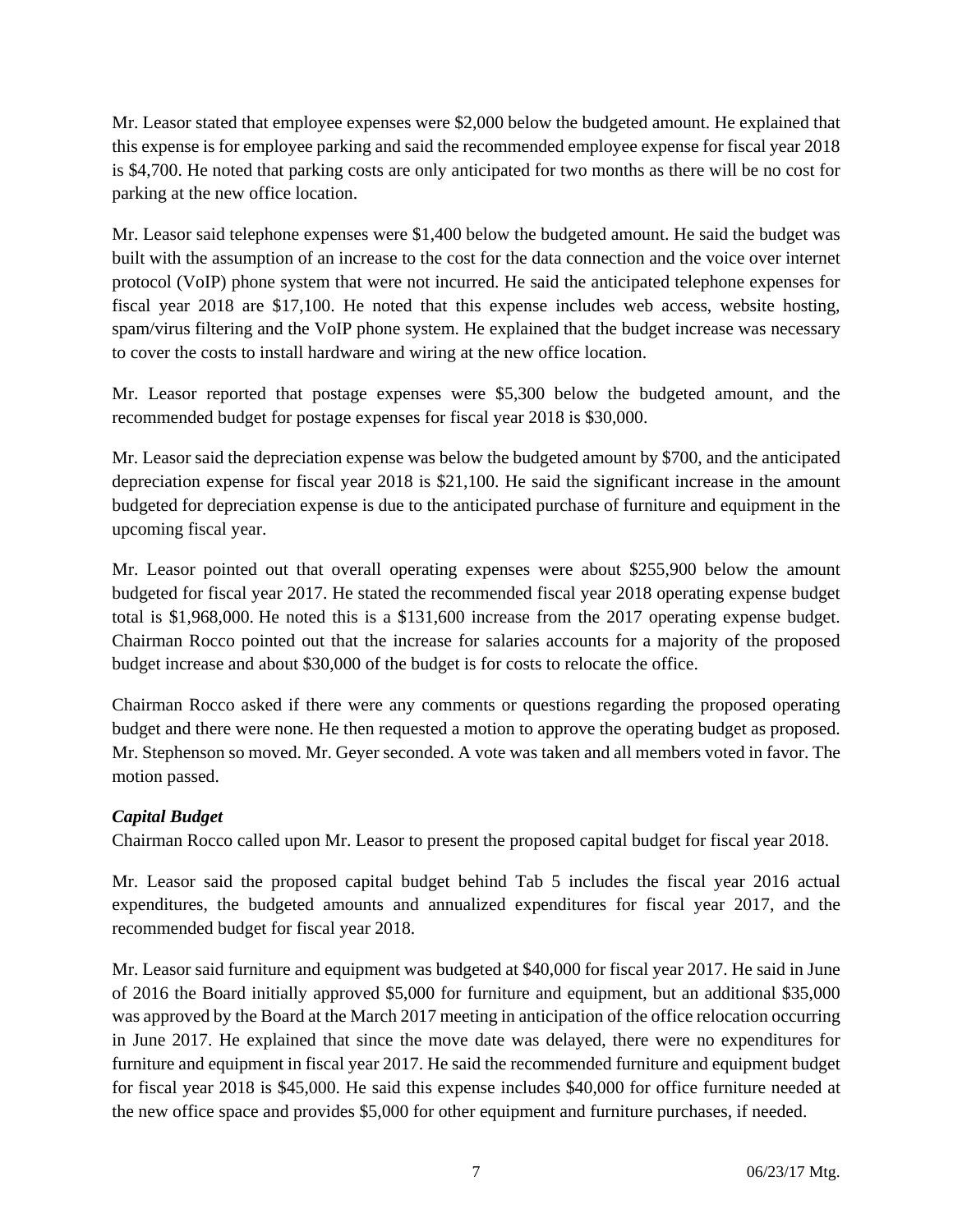Mr. Leasor reported that data processing and electronics were budgeted at \$7,500 for fiscal year 2017, and the actual expenditures for this line item were \$7,481. He said these expenditures included the purchase and installation of internet filtering and security hardware, a new computer and monitor, a laptop and a blackberry device. He said \$35,000 is recommended for data processing and electronics for fiscal year 2018. He noted the requested amount includes \$25,000 for the purchase of a new server to replace the four existing servers which were installed in 2010. He explained that the new server will increase the data storage capacity and allow for the scanning of older files into digital format. He said the budget also includes funds for the purchase of pre-packaged software with a cost above \$500 as well as replacement IT-related equipment as needed.

Chairman Rocco asked if the new server being considered will allow for memory expansion if needed, and Mr. Leasor confirmed that it did. Chairman Rocco said spending some extra funds to purchase a server with greater expansion capabilities may have benefits in the long term.

Mr. Leasor reported that the fiscal year 2017 total capital budget was set at \$47,500 and actual expenditures were about \$7,481. Mr. Leasor recommended a total fiscal year 2018 capital budget of \$80,000. He pointed out that the \$80,000 in proposed purchases in fiscal year 2018 is the driving factor to the increase in depreciation that was included in the operating budget.

Chairman Rocco asked if there were any questions or comments concerning the proposed capital budgets and there were none. He then requested a motion to approve the capital budget as proposed. Mr. Fleming so moved. Mr. Bryant seconded. A vote was taken and all members voted in favor. The motion passed.

Chairman Rocco requested a motion to obligate \$9 million for the payment of claims for fiscal year 2018. Mr. Geyer so moved. Mr. Pisula seconded. A vote was taken and all members voted in favor. The motion passed.

#### *Fee Statement Statistics*

Mr. Leasor stated the 2017 program year fee statements were issued on April 27, 2017, and about \$9.5 million was invoiced to 3,327 owners of 20,900 USTs.

Mr. Leasor said, as of June 22, 2017, just over \$5.4 million, which represents about 57% of the amount billed, had been collected in per-tank fees. He said collections for the same period last year were \$5.1 million. He noted that collections to date for the 2017 program year reflects a 7.5% increase in comparison to the previous year, and is attributed to the timing of owner payments being received.

Mr. Leasor said between July 1, 2016, and June 22, 2017, about \$9.4 million was collected for 2016 program year fees, and \$412,000 was collected for prior years' fees net of any refunds paid.

Mr. Leasor reported for the 2017 program year, 15,400 tanks were billed at the standard deductible (\$55,000) per-tank fee and about 5,500 tanks were billed at the reduced deductible (\$11,000) per-tank fee. Mr. Leasor said, as of June 22, 2017, the fees had been paid at the standard deductible rate for a little over 8,400 tanks and at the reduced deductible amount for 3,500 tanks. He said fees for a total of 11,979 tanks had been paid by 2,036 owners. He said this compares to fees being paid for 10,888 tanks by 2,043 owners for the same period of time in the prior year. He noted that, in comparison to the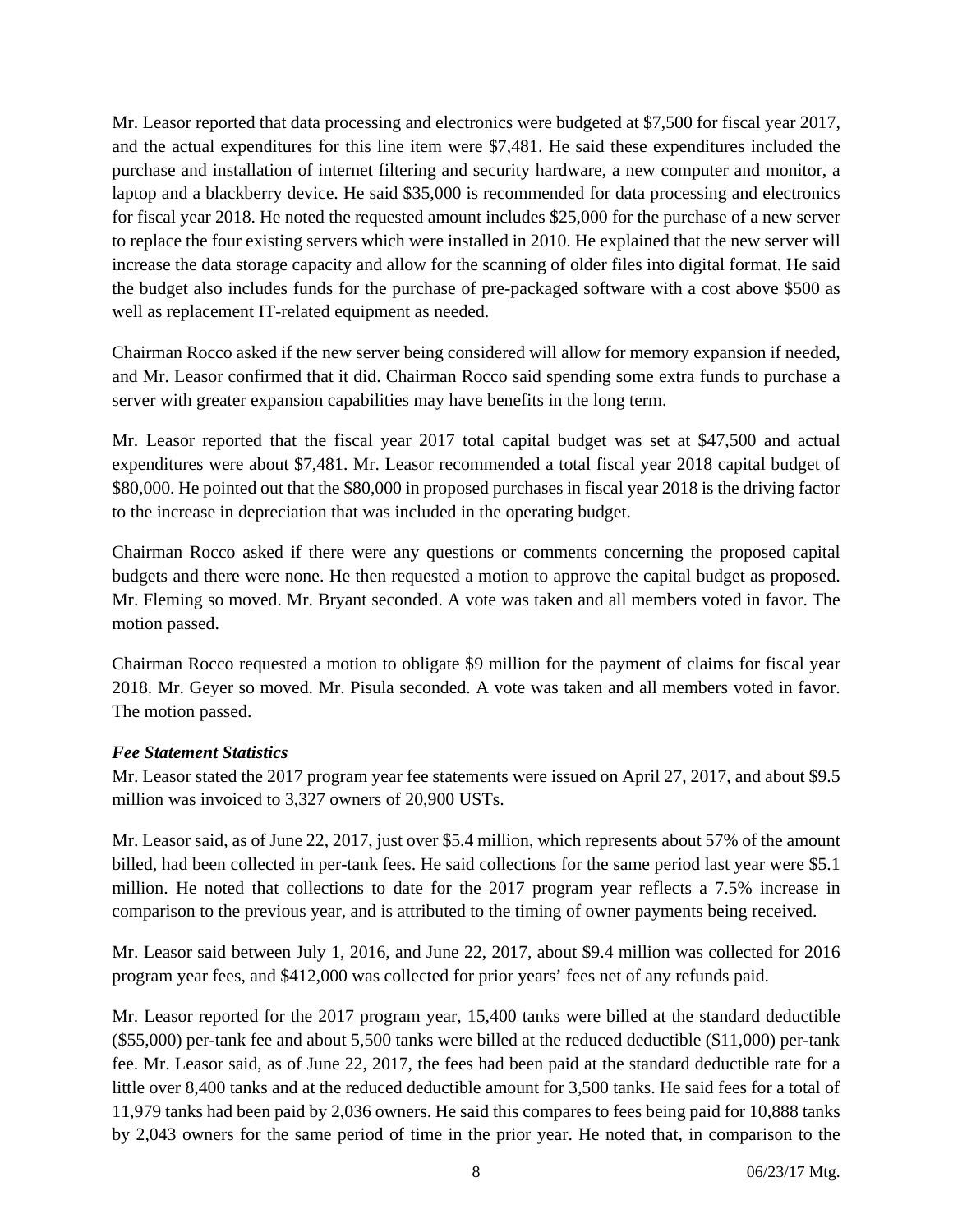previous year, the number of tanks paid increased by about 10%. He said this is the result of a handful of midsize tank owners paying their fees earlier than last year.

Mr. Leasor said for the 2016 program year, a total of 3,189 owners have paid fees for 20,461 tanks. He indicated this amount would increase slightly by the end of the program year, June 30, 2017.

Mr. Leasor said the \$5.4 million collected to date represents 57.4% of the \$9,480,000 budgeted for the 2017 program year. He said so far for program year 2017, fees had been received for 11,979 USTs, which is 58.9% of the 20,350 tanks budgeted.

## **Compliance and Fee Assessment Report:**

Chairman Rocco called on Madelin Esquivel, Assistant Director, to present the compliance and fee assessment report.

Ms. Esquivel reported, as of May 31, 2017, refunds totaling \$23,051 had been paid to 17 owners for the 2016 program year. She said a total of \$40,154 was used to offset prior years' outstanding fees. She said the combined amounts total \$63,205, which represents 28% of the \$225,000 refund goal set for the 2016 program year. She reported, as of May 31, 2017, there are 2,838 pending refunds totaling \$1,399,372.

Ms. Esquivel said, as of May 31, 2017, the total collected by the Attorney General's Office and Special Counsel less the collection costs was \$217,154.

Ms. Esquivel said for the 2016 program year, 249 accounts totaling \$812,335 had been certified to the Attorney General's Office for collection.

Ms. Esquivel reported that four Orders Pursuant to Law are currently under appeal, with three of the appeals being under review and one hearing scheduled. She said that one Determination to Deny a Certificate of Coverage is under appeal and a hearing for that appeal is also scheduled.

Ms. Esquivel reported that four Ability to Pay Applications are pending review. The Ability to Pay program allows former UST owners experiencing financial difficulty to apply for and receive a determination of their ability to pay delinquent fees.

Ms. Esquivel reported 3,044 owners had been issued Certificates of Coverage for program year 2016. She said there are 57 Applications for Certificates of Coverage currently being processed, 14 unresolved Pending Denials and 82 unresolved Determinations to Deny a Certificate of Coverage.

Ms. Esquivel stated there are 46 uncashed refund checks that total \$37,597. She said there are seven owners with pending refunds totaling \$9,190 who are in the process of being notified that more information is needed before their refunds may be issued. She said there were 25 owners with pending refunds totaling \$29,145 for which information had been requested, but no responses have been received.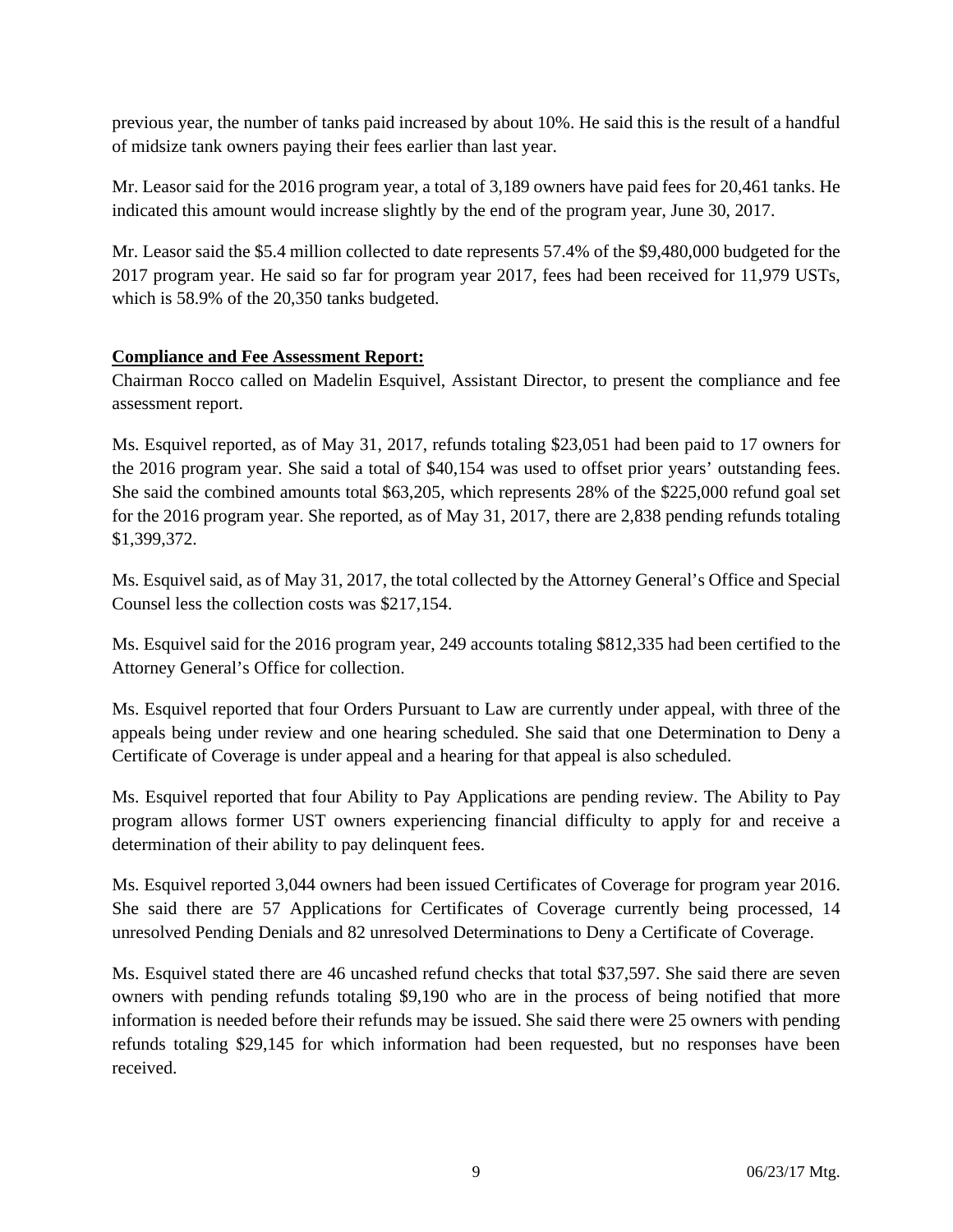#### **Claims Reports:**

Chairman Rocco called on Cindy Duann, Claims Supervisor, to present the claims reports.

Ms. Duann said, as of June 1, 2017, the total maximum liability of in-house open claims is \$30.4 million. She said that using the historical claim payout ratio of 75%, the actual anticipated claim liability of unpaid in-house claims is about \$22.8 million.

Ms. Duann reported that as of June 1, 2017, a total of 1,490 claims with a total face value above the deductible amount were pending review. She noted that claims received in the months of March and April are currently being reviewed and settled by the staff.

Ms. Duann stated that, as of June 1, 2017, a total of 17 claim settlement determinations were under appeal. She noted that since the March Board meeting, six new claim settlement appeals were received, and three claim settlement appeals had been resolved.

Ms. Duann reported that, during the last 11 months, a total of 614 claims were received, and the staff settled or closed 692 claims in these months. She added that for the last 11 months, the total claim settlement offer was \$6.2 million, and the average per claim payout was about \$9,300. She pointed out that the average claim payout ratio was slightly above 78% of the net value and this is slightly higher than the historical average of 75%. She said the staff is currently focusing on the closure of problematic claims with various issues, and this may slow down the claim settlements. Chairman Rocco pointed out that the percentage of disallowed costs has dropped from 20% in previous years to 17% this year. Ms. Duann explained that the settlement percentages correlate, and if there is a decrease in the percentage of disallowed costs, there is an increase in the percentage of payout.

Ms. Duann said that, during the last 11 months, 69 eligibility applications were received and 63 eligibility determinations were issued. She said an average of six eligibility applications per month were received. She said currently, 34 eligibility applications are pending review and seven eligibility determinations are under appeal. She noted that the number of eligibility determinations under appeal has not changed since the March Board meeting.

Ms. Duann reported that, during the last 11 months, a total of 120 requests for cost pre-approval had been received and 130 cost pre-approval notifications were issued. She added that 32 cost pre-approval requests are currently pending review. She said in general, the number of requests for cost pre-approval is less than the number of requests received in the previous years.

Mr. Geyer asked whether information concerning the claims that have been suspended due to litigation could be provided in the future claims reports, including the number of owners affected, the number of claims under suspension, and the total face value amount of all suspended claims. Director Richmond indicated that including this information in the reports could be done. Chairman Rocco commented that having these statistics would be helpful for the Board members to better understand and track the effects of the suspension of the processing of claims and Mr. Bryant was in agreement. Chairman Rocco asked if there were any additional questions concerning the claims reports and there were none.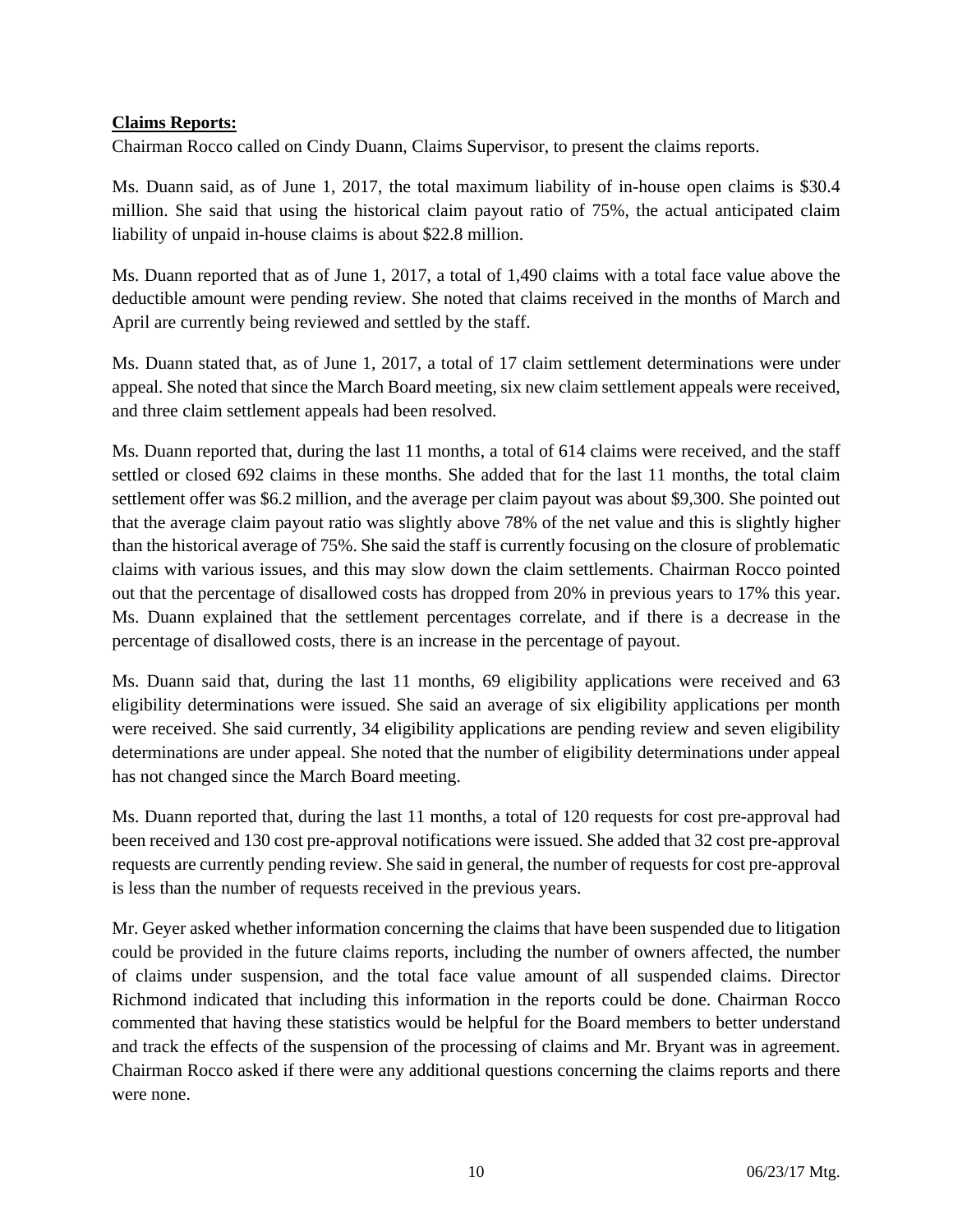#### **Unfinished Business:**

## *Office Lease Update*

Chairman Rocco called upon Starr Richmond, Executive Director, to discuss the office lease.

Director Richmond explained that the landlord of the space selected for the Board's new office location had no experience leasing to State of Ohio agencies and as a result, the drafting of the lease became a gruesome and lengthy process that involved herself, Chairman Rocco, the landlord's attorney, the brokers, and three attorneys in the Attorney General's Office. She said they had finally worked through all of the issues concerning the lease and she expected it to be executed following the Board meeting. She noted that the original intent was to move into the new office space at the end of June. However, due to the delay in preparing the lease, it is likely the move will occur at the end of September. She noted that the buildout of the new office space is expected to take 60 to 90 days.

Chairman Rocco said that a significant amount of time and effort went into preparing an agreeable lease. He said that Ms. Richmond and Ms. Croskey did a great job ensuring that the original understanding of the rental terms were reflected in the lease and he thanked them for their hard work.

#### **New Business:**

#### *Administrative Appeal*

Chairman Rocco called upon Jennifer Croskey, the Board's attorney, to present the Report and Recommendation concerning the appeal of a claim settlement determination issued to Site Oil Company of Missouri (Site Oil). Ms. Croskey commented that the Report and Recommendation is typically presented to the Board by its hearing officer, Howard Silver. However, Mr. Silver was unable to attend the meeting.

# **Claim # 9735-0008/04/05/07-A, Site Oil Company of Missouri 1903 Riverside Drive, Cincinnati, Ohio.**

Ms. Croskey said the case before the Board involved an appeal filed by Site Oil concerning a petroleum release at 1903 Riverside Drive in Cincinnati, Ohio, that was reported to the State Fire Marshal on April 5, 2007. She said the claim application seeking the reimbursement of corrective action costs was submitted on August 28, 2015, and the vast majority of the claimed costs were disallowed by the Fund's Executive Director because the costs were not timely filed. She said additional costs were disallowed by the Director because mandatory pre-approval for the corrective action costs was not sought, and other non-reimbursable administrative costs were denied. She said there were also costs for certain work that were denied because the claimed costs exceeded the amount the Fund typically reimburses for similar work.

Ms. Croskey stated that Site Oil timely filed a written objection to the Director's settlement determination, and requested that an adjudication hearing be held. She stated that Site Oil received notification of the hearing, but no representative for Site Oil attended the hearing. She explained that she presented the Director's position to the hearing officer and submitted information into the hearing record demonstrating that the disallowed costs were in accordance with the law. She pointed out that, in his report, Mr. Howard went into great detail of his findings of facts, including relevant dates and applicable rules. She said, ultimately, Mr. Silver concluded that a preponderance of the evidence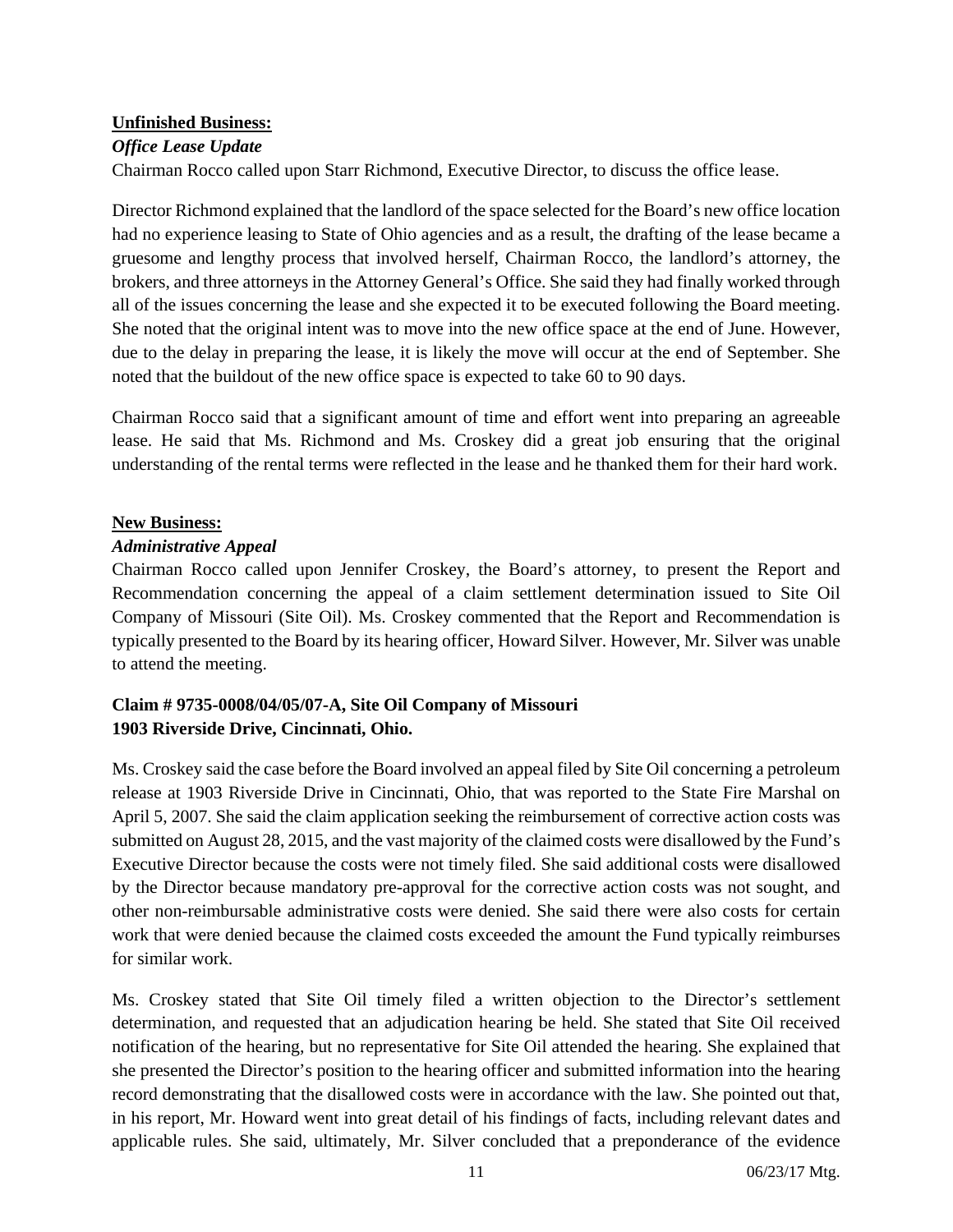proved the validity of the disallowances as determined by the Director in the April 11, 2016 claim settlement determination and he recommended that it be affirmed.

Chairman Rocco asked whether Site Oil provided any reason for not attending the hearing. Ms. Croskey stated that she had contacted Site Oil a number of times, but had received no communication as to whether they would participate in the hearing. Chairman Rocco asked if Site Oil had been sent the appropriate notice concerning the hearing via certified mail, and Ms. Croskey confirmed that they had. Mr. Bryant asked if Site Oil provided any justification for submitting its claim application late. Ms. Croskey noted that Site Oil's corporate office is located in Missouri and perhaps they are unfamiliar with Ohio's claim reimbursement process. Director Richmond added that it appeared that Site Oil waited until an NFA had been issued by the State Fire Marshal before submitting its claim, rather than to submit their costs incrementally as the corrective action work was performed.

Chairman Rocco asked whether there were any additional questions and there were none. He then requested a motion to adopt the findings of facts, conclusions of law, and recommendation of the hearing officer that the April 11, 2016 settlement determination issued by the Director of the Financial Assurance Fund to the Site Oil Company of Missouri comprises valid state action as a matter of fact and law and that it be upheld. Mr. Stephenson so moved. Mr. Fleming seconded. He then called for a roll call. The following members voted in the affirmative: Messrs. Bryant, Fleming, Geyer, Hills, Pisula, Stephenson and Rocco. There were no nays. The motion passed.

#### *Hearing Officer's Contract Renewal*

Chairman Rocco called upon Ms. Richmond to discuss the contract for the Board's hearing officer, Howard Silver.

Director Richmond said Mr. Silver has agreed to extend his contract as the Board's hearing officer for the upcoming fiscal year of July 1, 2017 through June 30, 2018. She said the terms of the agreement are at the same hourly rate of \$110, which has not changed since 2002. She added that the contract gives a minimum of five hours for the contract period and he is not bound to supply any more than 300 hours for the year. The contract also includes a maximum payment of \$2,500 per appeal, unless approved otherwise.

Director Richmond requested a motion to authorize the Chairman to enter into an agreement with Howard Silver for the continuation of hearing officer services for the period of July 1, 2017 through June 30, 2018. Mr. Bryant so moved. Mr. Geyer seconded. Chairman Rocco commented that Mr. Silver has done a phenomenal job as the Board's hearing officer for many years. He added that Mr. Silver has always worked hard for the Board and noted that his reports are very thorough. He asked if there were any questions or discussion concerning the contract and there were none. A vote was taken and all members were in favor. The motion passed.

#### *Assistant Attorney General Memorandum of Understanding*

Chairman Rocco called upon Ms. Richmond to discuss the contract for the Assistant Attorney General's legal services.

Director Richmond said the Attorney General has agreed to allow Jennifer Croskey to continue to provide legal services to the Board. She said as the Board's Assistant Attorney General, Ms. Croskey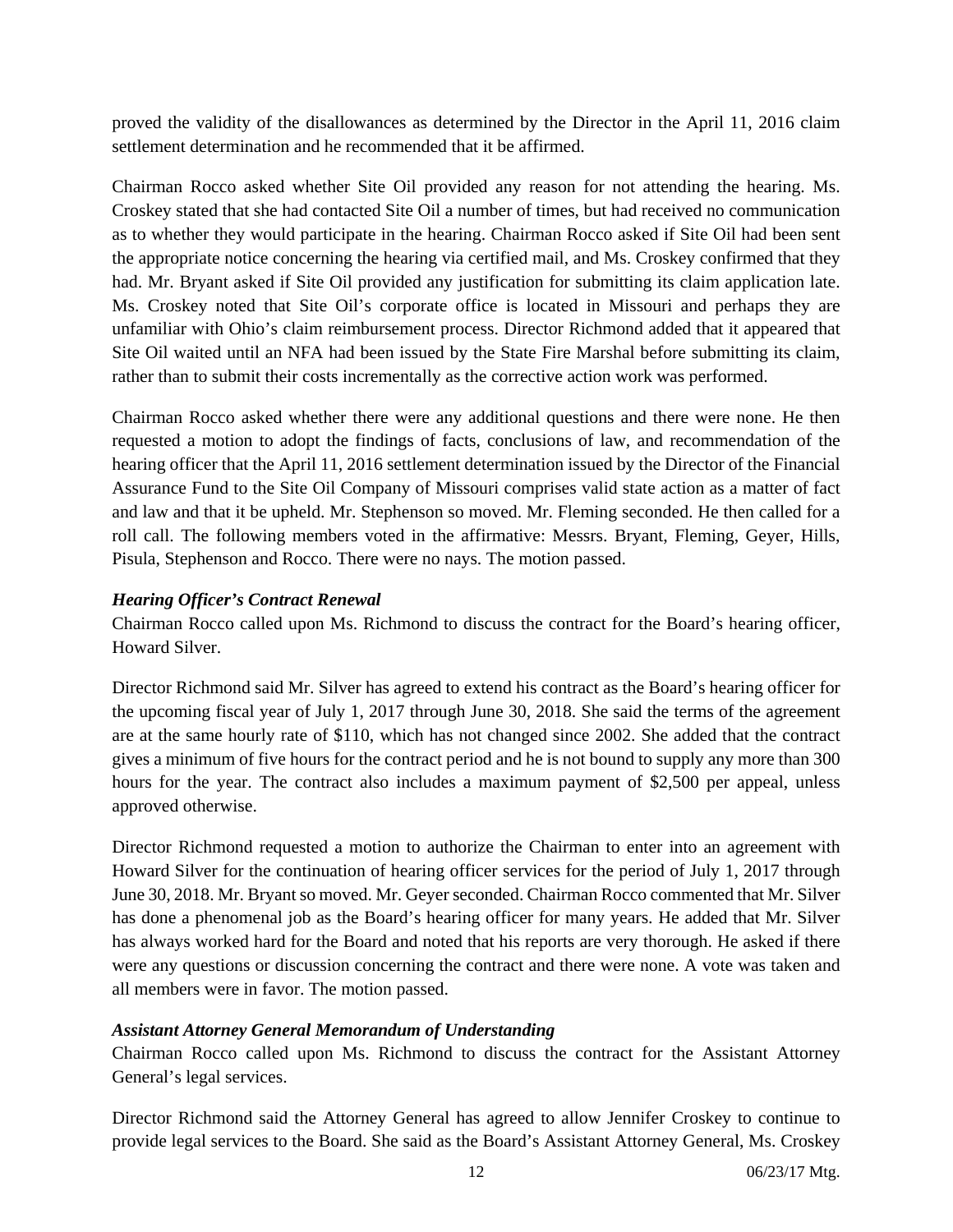performs all litigation and counsel related tasks. She explained that the Board pays 75% of her salary and benefit costs plus a percentage for indirect costs related to support services such as telephone, supplies, office space, etc. She noted the contract includes a clause that if the actual costs will exceed the amount stipulated in the contract, the parties can renegotiate the contract. She said the amount in the proposed contract is \$108,391. She noted this was a slight decrease from the amount in fiscal year 2017, and she said she believed the decrease is attributed to a decrease in the indirect costs.

Ms. Richmond requested a motion to authorize the Chairman to enter into the agreement with the Attorney General's Office for the continuation of legal services in an amount not to exceed \$108,391 for the period of July 1, 2017, through June 30, 2018. Mr. Bryant so moved and Mr. Geyer seconded. Chairman Rocco asked if there were any questions or discussion concerning the contract and there were none. A vote was taken and all members were in favor. The motion passed.

#### *Database Consultant Contract*

Chairman Rocco called upon Ms. Richmond to discuss the database consultant contract.

Ms. Richmond said the Board's database known as STARRS (Statistical Tank and Reimbursement Records System) is a customized software system used for many day to day functions including tracking owner accounts, processing claims and generating financial statements. She said the Board has historically executed a maintenance contract, which has a monthly retainer of \$1,250. She explained that this allows for the database to be expanded, new reports to be created, existing reports to be fixed, and any glitches or defects to be corrected without delay.

Ms. Richmond then requested a motion to authorize the Chairman to enter into an agreement with Software Engineering LLC for various updates and fixes to the existing STARRS database in an amount not to exceed \$15,000 for fiscal year 2018. Mr. Fleming so moved and Mr. Geyer seconded. A vote was taken and all members were in favor. The motion passed.

#### *Personnel Compensation*

Chairman Rocco stated that, as discussed during the budget presentation, over the past two years the Board's staff has been given pay increases that were consistent with the terms of the contract negotiated for other state employees. He said this is the third year of the contract, which has provided for an annual 2.5% salary increase. He explained that any adjustment to the salary of the Board's Executive Director, Starr Richmond, requires Board approval. He then requested a motion to approve a 2.5% salary increase for Starr Richmond with an effective date of June 25, 2017. Mr. Geyer so moved and Mr. Stephenson seconded. After a brief discussion, a vote was taken and all members were in favor. The motion passed.

# *Hardship Applications*

Chairman Rocco called upon Ms. Richmond to present the hardship applications.

Ms. Richmond stated that the Board's rule 3737-1-08 provides for an owner experiencing financial hardship to apply for hardship status with the Fund. She said granting hardship status allows for the acceleration of the review of the claims submitted by the owner. Ms. Richmond noted that granting hardship status does not increase the amount of reimbursement to the tank owner. She stated by accelerating the review of the claim, it reduces the financial burden the owner would experience if the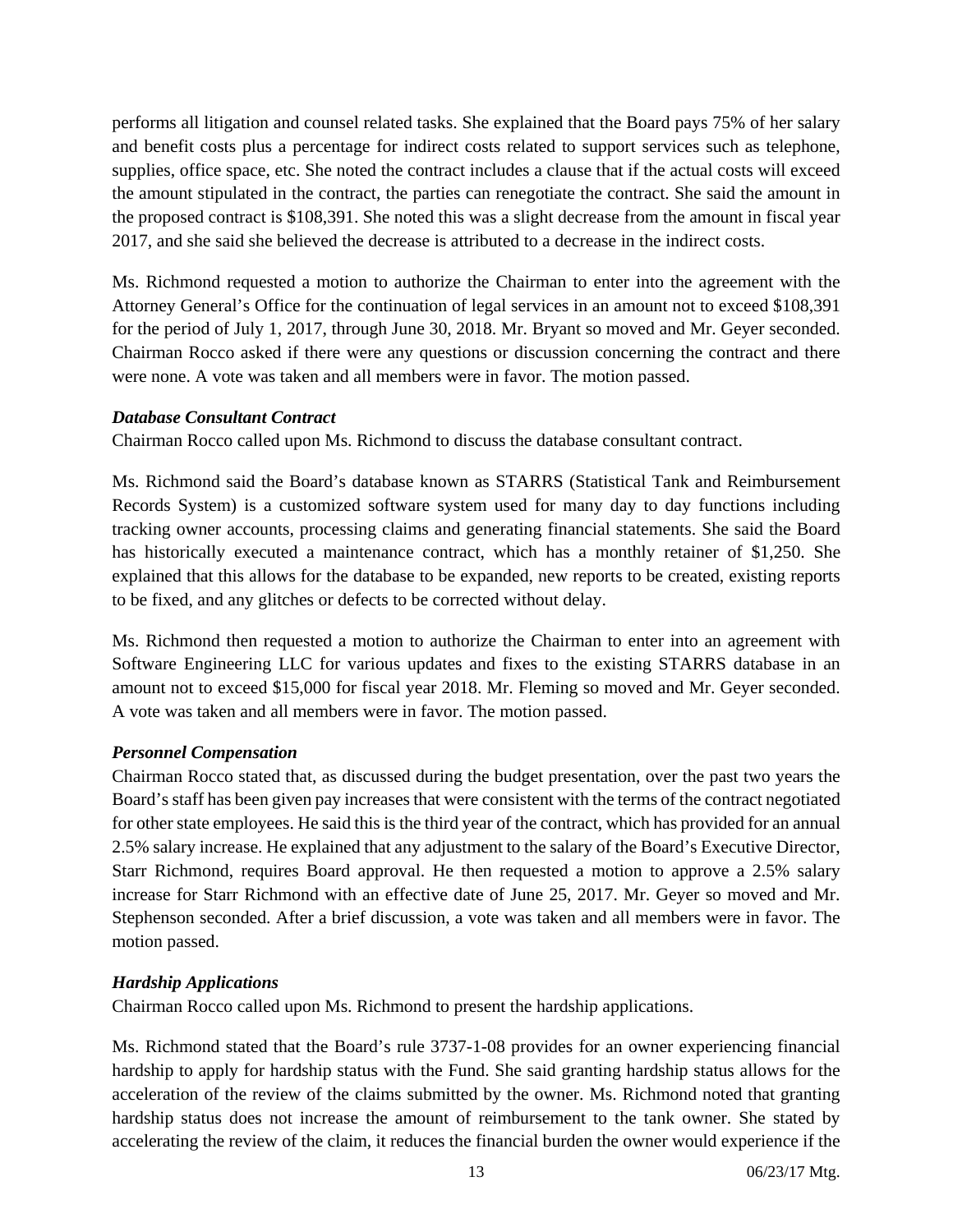claims were reviewed and settled in the normal course of business. She said, once granted, the hardship status remains in effect for a one-year period and at that time, the owner may reapply for hardship status.

Ms. Richmond stated that, in determining hardship status, the application and a minimum of two years of income tax records are reviewed. She said, in addition, a U.S. Environmental Protection Agency (U.S. EPA) financial capacity test is used to evaluate the owner's cash flow and determine if the owner is able to carry debt, in which case, the owner could finance the costs of corrective actions over time.

# **Claim # 11387-0001/05/16/91, Washington & Lee Service Inc.**

Ms. Richmond said Washington & Lee Service Inc. is the responsible party for a release that occurred in the 1990 program year at 2080 Lee Road in Cleveland Heights, Ohio. She noted that Washington & Lee Service Inc. was dissolved in 2007, but as the owner of the corporation, David Saginor is a responsible person and is requesting the Board grant hardship status to him.

Ms. Richmond explained that this is his fourth request for hardship status, and to date, the Fund has reimbursed \$523,000. She noted there are currently no unsettled claims in house.

Ms. Richmond said all underground tanks were removed in June 1991 and the property was sold in October 2006. She said Mr. Saginor provided the financing for the new owner and the new owner makes a monthly payment to Mr. Saginor, which totals \$24,000 annually. She added that Mr. Saginor has continued the corrective actions at the site.

Ms. Richmond said the estimated cost of corrective actions for the next year is \$50,000, and the U.S. EPA financial capacity test estimates that Mr. Saginor could only afford corrective action costs of about \$34,000 based on his cash flow and debt capacity.

Ms. Richmond recommended that, since the amount he could afford is insufficient to cover the estimated cost of corrective actions, she recommended the Board approve the application and grant hardship status to Mr. Saginor. Mr. Stephenson so moved and Mr. Geyer seconded. A vote was taken and all members voted in the affirmative. The motion passed.

#### **Claim # 13755-0001/05/24/91, Raymond Cooper**

Ms. Richmond said that Raymond Cooper is the responsible person for a release that occurred in the 1990 program year at 111 East Main Street in Lucas, Ohio, and this is his 13th request for hardship status. She said to date, the Fund has reimbursed about \$374,000 for corrective action costs for this release. She said there are no open claims in house and the corrective action costs for the next 12 months are estimated to be \$120,000.

Ms. Richmond explained that Mr. Cooper is retired and no longer owns the property, but he is continuing the corrective actions. She said that he and his wife have serious health issues, and based on his tax records and the information he provided in the hardship application, his household income is solely from pension and social security benefits, and it exceeds his living expenses by about \$16,000 annually.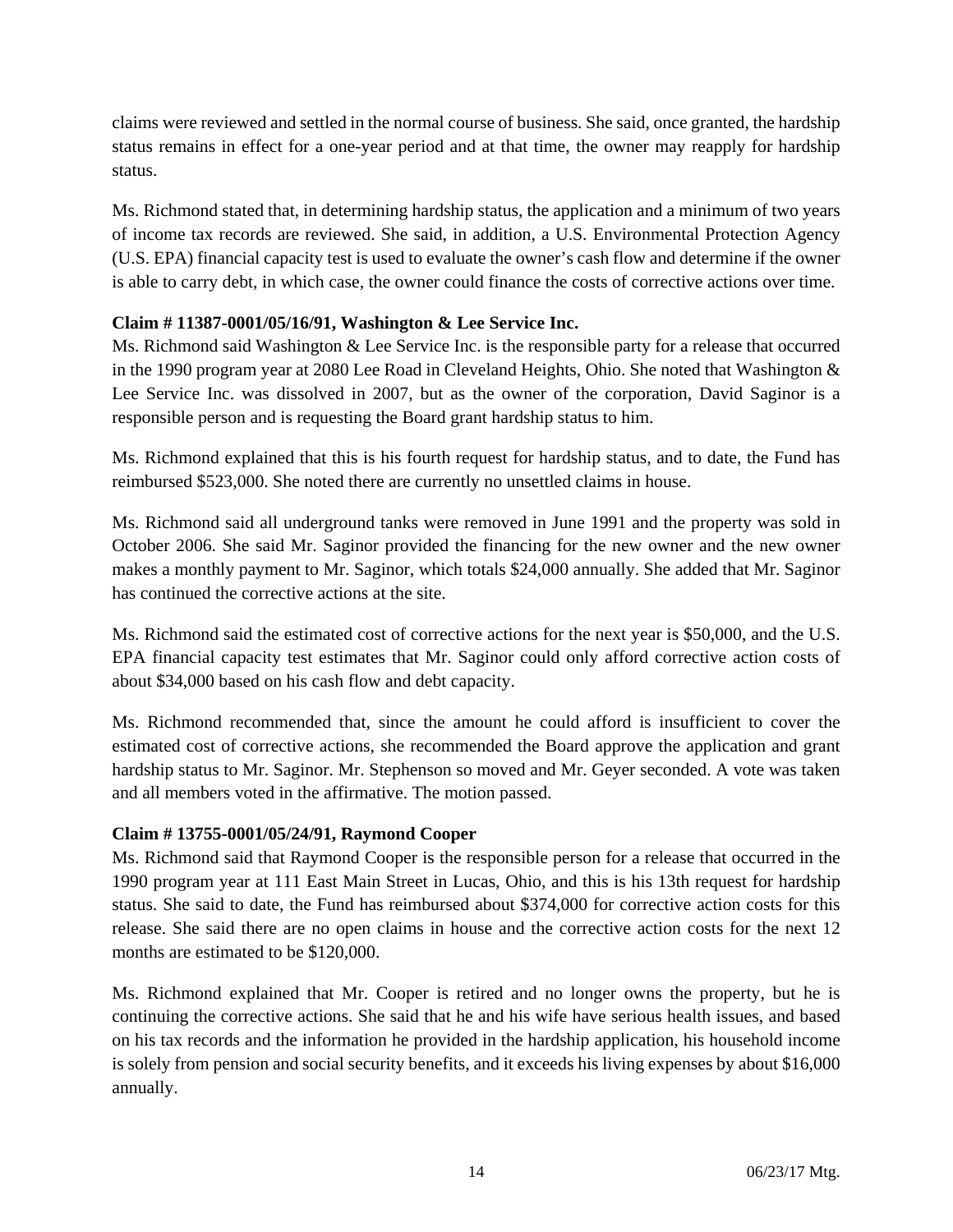Ms. Richmond said that based on the U.S. EPA financial capacity test, Mr. Cooper could only afford corrective action costs of \$33,000 based on his annual retirement income less living expenses.

Ms. Richmond said because the EPA model estimates he can only afford one quarter of the estimated correction costs to be incurred over the next 12 months as well as considering that he is retired and in poor health, she recommended the Board approve the application and grant hardship status to Mr. Cooper. Mr. Stephenson so moved and Mr. Bryant seconded. A vote was taken and all members voted in the affirmative. The motion passed.

#### **Claim # 15303-0001/06/24/14, Rohr's Auto Service**

Ms. Richmond said that Robert Rohr is the responsible person for a release at 112 First Street in Massillon, Ohio, that was discovered when the tanks were removed in June 2014. She said this is his third request for hardship status. She said to date, the Fund has reimbursed a little over \$51,000 for corrective action costs for this release. She said there are no open claims in house and the corrective action costs for the next 12 months are estimated to be \$85,000.

Ms. Richmond stated that Mr. Rohr is retired and is 80 years old. She said he had continued working until he closed the business in 2013. She explained that he sold a portion of the assets to pay his outstanding bills. She said his current primary source of income is his social security benefits which total just under \$30,000 annually. She noted that he is trying to sell the property, but has been unable to sell it without a determination of no further action by the State Fire Marshal. She said he has taken out an equity loan on his house in order to pay his living expenses and miscellaneous costs associated with the release.

Ms. Richmond said that based on the U.S. EPA financial capacity test, Mr. Rohr does not have adequate cash flow or the ability to carry additional debt in order to pay the corrective action costs.

Ms. Richmond recommended the Board approve the application and grant hardship status to Mr. Rohr. Mr. Hills so moved and Mr. Fleming seconded. A vote was taken and all members voted in the affirmative. The motion passed.

#### **Claim # 18344-0001/10/26/98, Red Stripe Associates, LLC**

Ms. Richmond said Red Stripe Associates, LLC is the responsible party for a release that was discovered in 1998 at 50708 National Road in Saint Clairsville, Ohio. She said Gary Glessner submitted the application requesting the Board grant hardship status to the LLC. She noted this was Red Stripe Associates' 16th request for hardship status.

Ms. Richmond stated that to date, the Fund has reimbursed over \$223,400 for corrective action costs for this release. She said a cost pre-approval request was received for a RAP (remedial action plan), and that RAP is estimated to cost \$85,000.

Ms. Richmond said the property and business were sold to Sober Systems LLC at a loss in November 2008 and Red Stripe Associates provided financing to the new owner. She said Red Stripe Associates received the final payment in November 2013 and that payment was used to pay the mortgage on the property. She said that currently, Red Stripe Associates, LLC has no additional funds. However, the LLC is still responsible for and is continuing the corrective actions.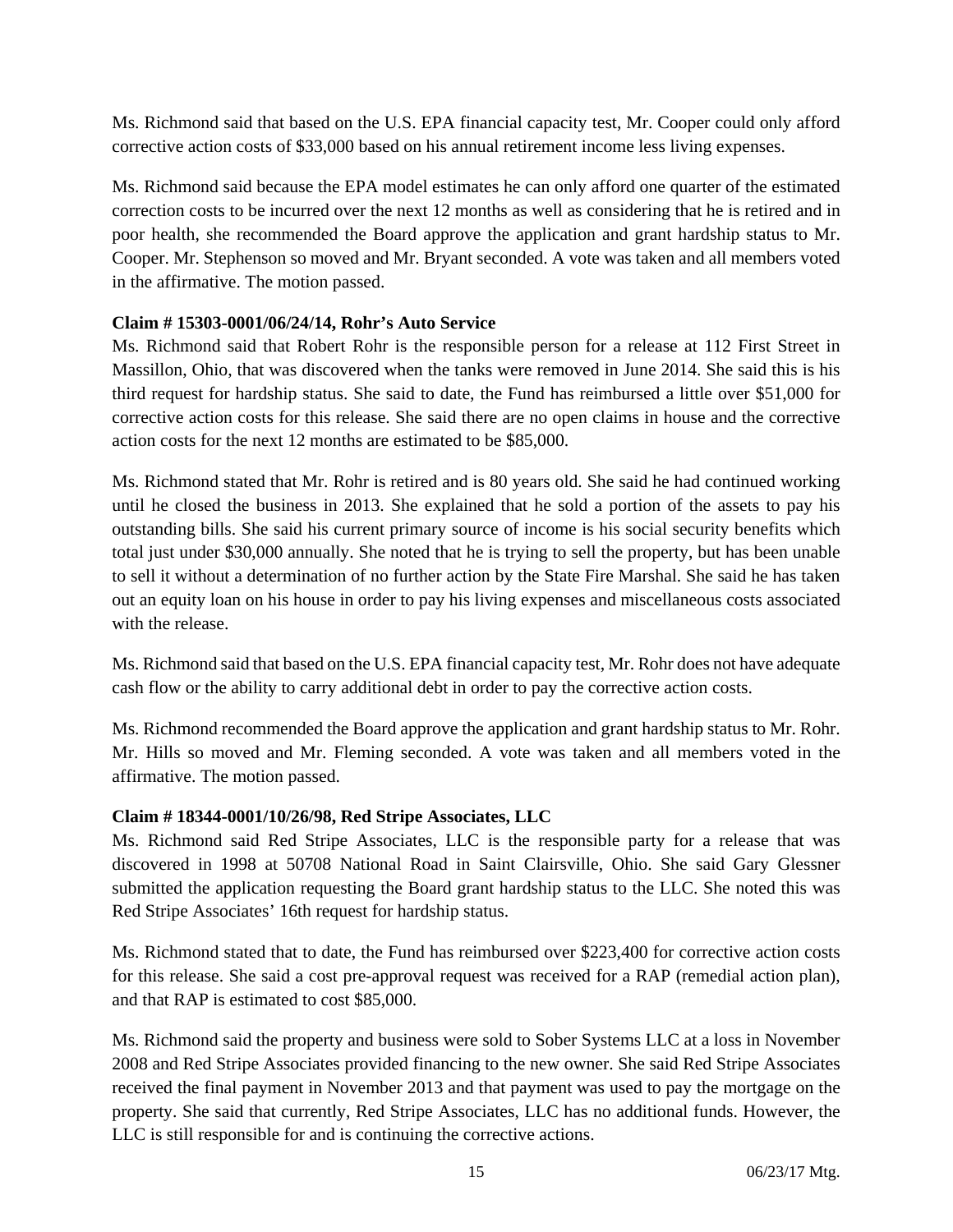Ms. Richmond said that based on the U.S. EPA financial capacity test and information submitted with the application, there is less than a 50% probability that Red Stripe Associates can afford \$86,000 in corrective action costs in the next year. She added that Red Stripe Associates cannot acquire financing or self-finance ongoing corrective actions.

Ms. Richmond recommended the Board approve the application and grant hardship status to Red Stripe Associates, LLC. Mr. Hills so moved and Mr. Bryant seconded.

Mr. Hills asked what effect granting hardship status has on claim reimbursement. Chairman Rocco explained that generally claim applications are processed in the order they are received, but responsible parties that have been granted hardship status will have their claims given priority. Ms. Richmond added that a claim for which hardship has been granted is generally reviewed within 30 days.

Chairman Rocco asked if there were any additional questions or discussion and there were none. A vote was taken and all members voted in the affirmative. The motion passed.

## **Claim # 19924-0001/05/06/14, P & W Properties, LLC d/b/a Route 22 Sunoco**

Ms. Richmond said that P  $\&$  W Properties, LLC is the responsible party for a release that was discovered in program year 2013 at 521 Lincoln Avenue in Lancaster, Ohio. She said as the owners of P & W Properties, LLC, Donald and Cindy Husband are requesting the Board grant hardship status to the LLC. This is its third request for hardship status.

Ms. Richmond stated that to date, the Fund has reimbursed \$38,000 for corrective action costs for this release. She said there are no open claims in house and the corrective action costs for the next 12 months are estimated to be \$56,000.

Ms. Richmond said Mr. and Mrs. Husband are the only members of  $P \& W$  Properties, and they own the property at 521 Lincoln Avenue. She said the station located on the property is operated by another LLC, which is called Route 22 Enterprises, LLC. She noted that Mr. and Mrs. Husband are also owners of Route 22 Enterprises. Ms. Richmond said, per a conversation with Mrs. Husband, Route 22 Enterprises is the entity that paid the remediation costs and, therefore, the financial information provided for Route 22 Enterprises was used to determine hardship status.

Ms. Richmond said that based on the U.S. EPA financial capacity test, the model estimates that Route 22 Enterprises could only afford corrective action costs of \$33,600.

Ms. Richmond said since the amount Route 22 Enterprises could afford is insufficient to cover the estimated cost of corrective actions over the next year, she recommended the Board approve the application and grant hardship status to P & W Properties, LLC.

Mr. Stephenson asked Ms. Richmond to clarify why the assets of the Route 22 Enterprises, LLC were used for the financial capacity test rather than P & W Properties' financial information. Ms. Richmond explained that  $P \& W$  Properties, LLC reports itself as the owner of the tanks, and its only source of income is rent it receives from Route 22 Enterprises, LLC. She said that Route 22 Enterprises is the operator of the tanks and the corrective action work is being done by Route 22 Enterprises since it has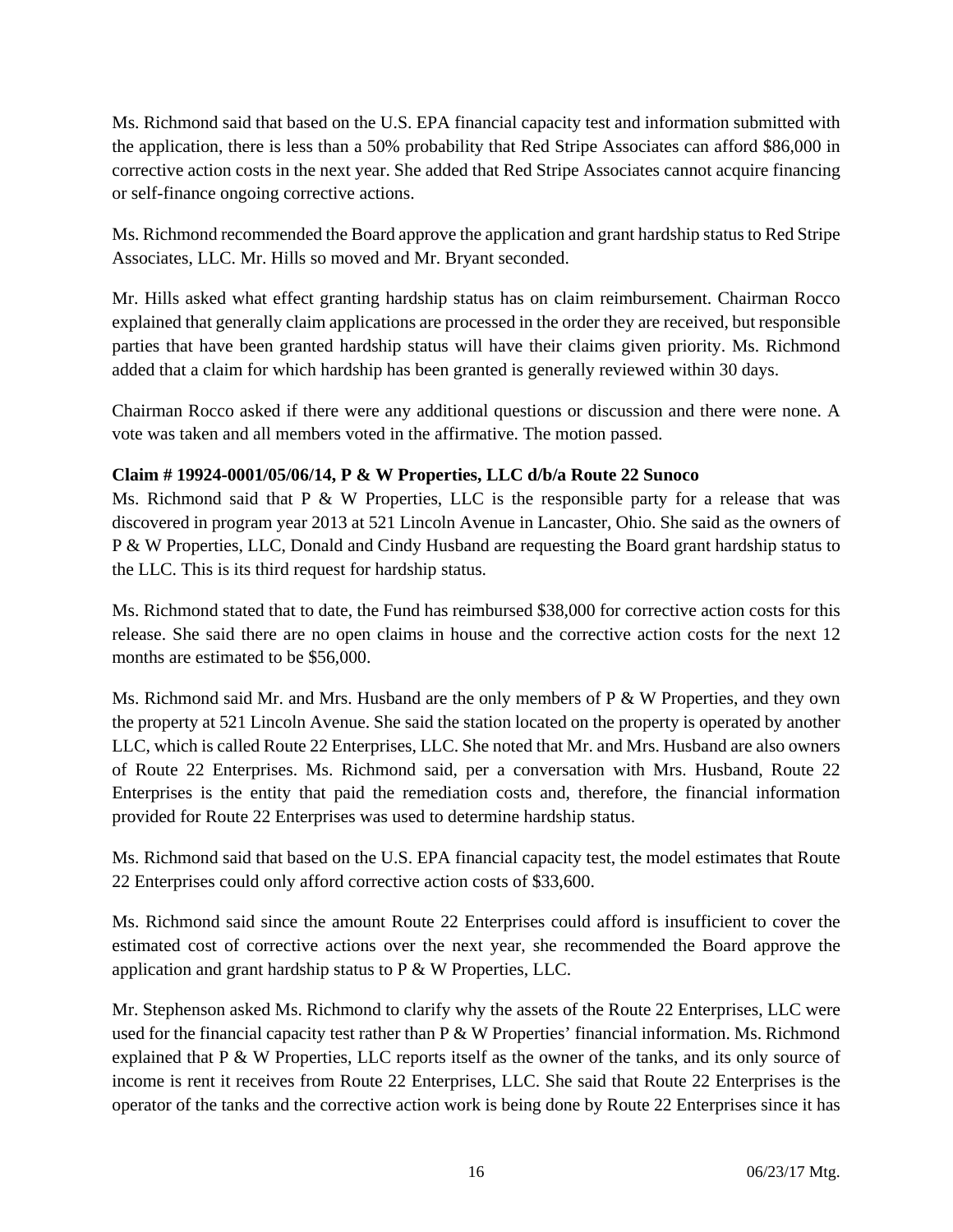the financial resources. Chairman Rocco commented that from the State Fire Marshal's regulatory perspective both the owner and the operator of the tanks could be considered to be responsible parties.

Mr. Stephenson said it is concerning to him that the individual owners that make up the LLCs may have structured their business in such a way that they might actually hold significant assets that are not being considered when evaluating their need for hardship status. Chairman Rocco said the concern raised by Mr. Stephenson is worth consideration and discussion and it may be worth looking at the issue from a statutory and legal perspective. He said unfortunately the hardship program is currently set up so that only the financial information of the responsible party can be used for the basis of the evaluation, regardless of whether it is an individual, LLC or other corporate entity. Following some further discussion, Mr. Stephenson called the question, and Mr. Bryant moved to approve the application and grant hardship status to P & W Properties, LLC. Mr. Fleming seconded. A vote was taken and all members voted in the affirmative. The motion passed.

#### **Certificates of Coverage – Ratifications:**

Chairman Rocco called upon Ms. Richmond to present the lists of owners who have either been issued or denied a Certificate of Coverage for ratification by the Board.

Ms. Richmond said the lists behind Tabs 12 and 13 are listings of facilities that, since the March Board meeting, had been issued or denied a program year 2015 or 2016 Certificate of Coverage.

Ms. Richmond said the process used to review the fee applications and issue or deny a Certificate of Coverage includes a review for completeness to determine full payment was received; financial responsibility for the deductible has been demonstrated; and the owner has certified with his signature that he is in compliance with the State Fire Marshal's rules for the operation and maintenance of petroleum underground storage tanks. She said if these requirements are met and if the tanks existed in previous years, a Certificate for the subject tanks has been issued to the owner in at least one of the prior two years, then a Certificate of Coverage is issued.

Ms. Richmond explained that if deficiencies or compliance issues are identified, notice is provided to the owner in accordance with the Board's rules. The owner is provided 30 days to respond to the notice with information to correct the deficiency or compliance issue. If correcting information is not received within this time, a determination denying the Certificate of Coverage is issued to the owner.

She said the Board's rules and the Revised Code make provisions for an appeal of the determination. Ms. Richmond said that throughout this process, the Board's staff works with the owner to correct the fee statement record and if necessary, refers the owner to BUSTR to correct the registration record.

Ms. Richmond requested the Board ratify her actions with respect to the issuance of the 2015 program year Certificates of Coverage for the 38 facilities included on the list behind Tab 12.

Mr. Geyer moved to ratify the issuance of the 2015 Certificates of Coverage for the facilities listed. Mr. Hills seconded. A vote was taken and all members were in favor. The motion passed.